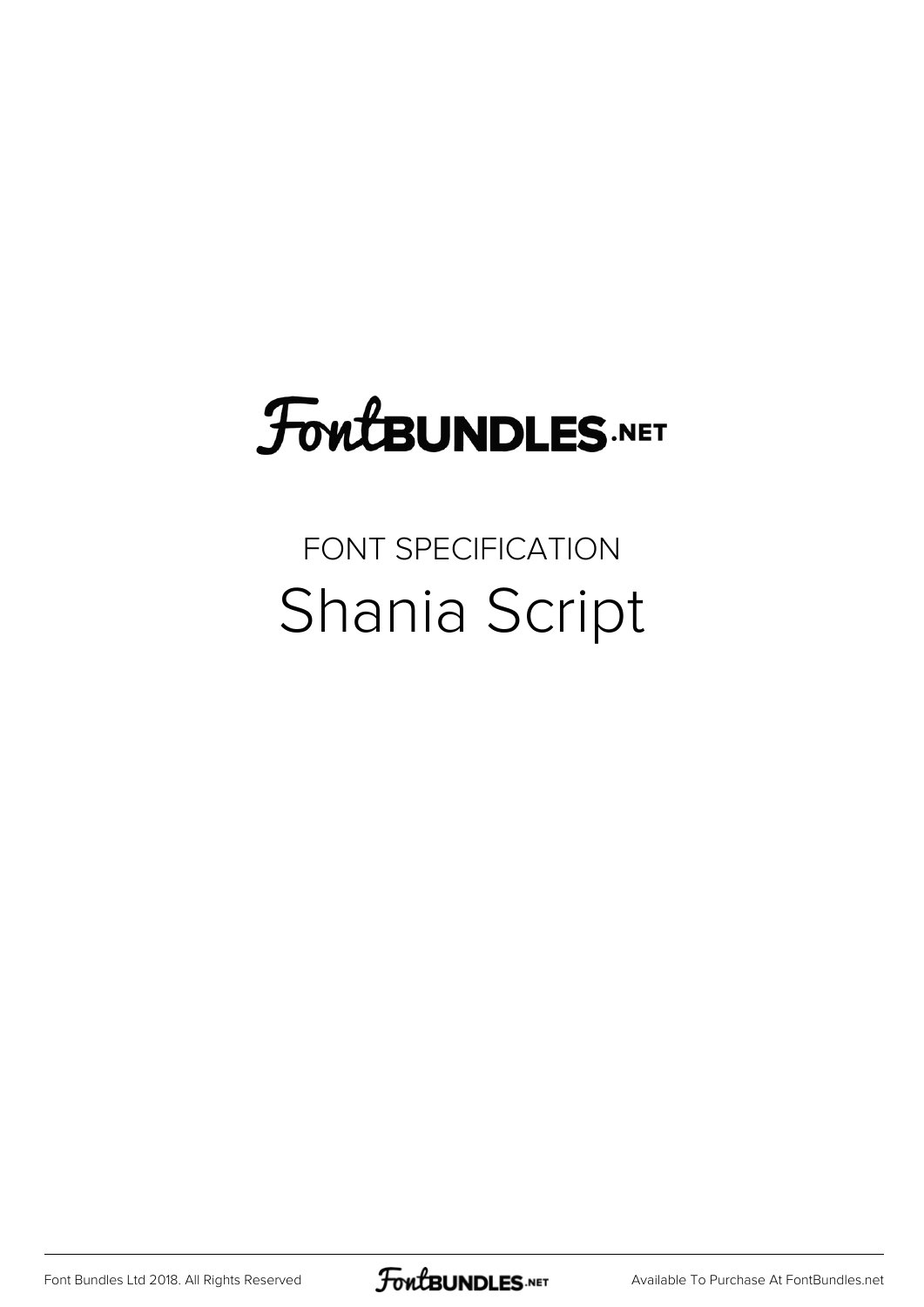## Shania Script - Regular

Uppercase Characters

ABCDEFGHIJKLMNO PQRSTUVWXYZ

Lowercase Characters

abcdefghijklmnopqrstuvwxyz

Numbers

0123456789

Punctuation and Symbols

! " # \$ % & ' ( ) \* + , - . : ; < = > ? [ \ ] ^ \_ { | } |  $C \nleq 4$  $\int_{0}^{\infty}$   $\frac{1}{\sqrt{2\pi}}$   $\frac{1}{\sqrt{2\pi}}$   $\frac{1}{\sqrt{2\pi}}$ 

All Other Glyphs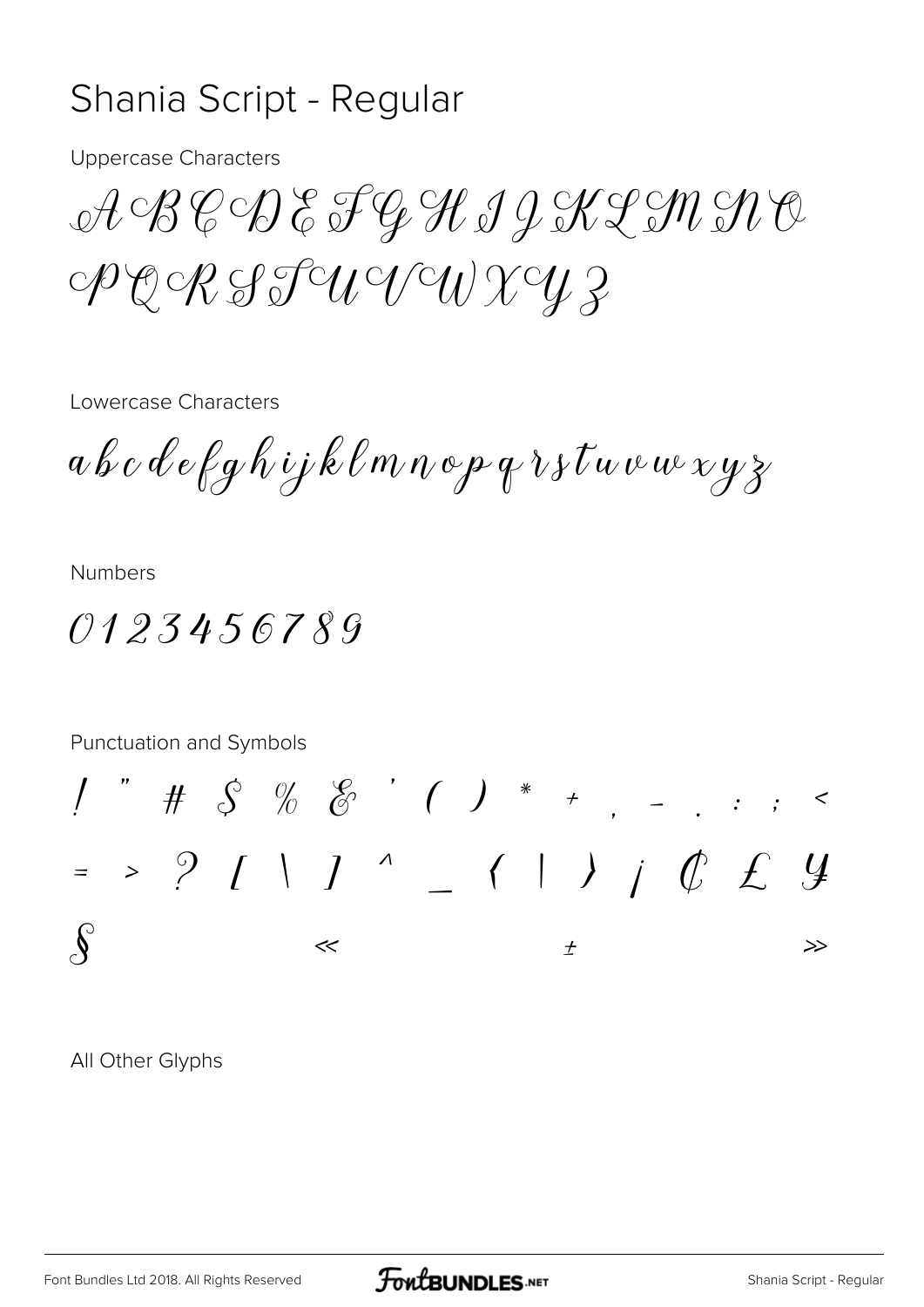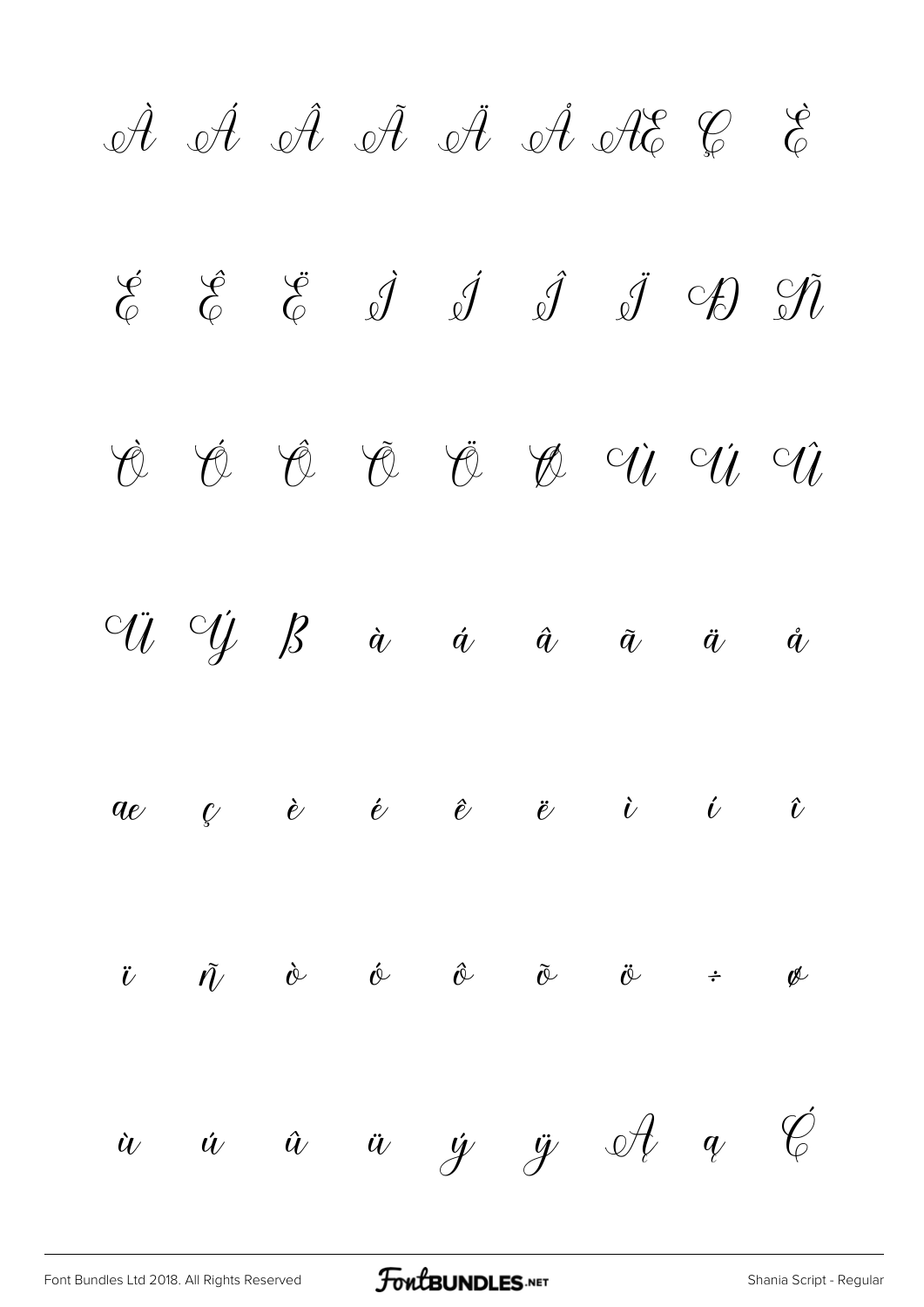$\begin{array}{ccccc} \acute{c} & \acute{C} & \acute{c} & \acute{C} & \acute{d} & \acute{d} & \acute{e} & \acute{e} & \acute{e} & \acute{e} & \acute{e} & \end{array}$  $\begin{array}{cccccccccc} \mathcal{L} & \mathcal{L} & \mathcal{L} & \mathcal{L} & \mathcal{N} & \dot{\mathcal{N}} & \dot{\mathcal{N}} & \dot{\mathcal{N}} & \dot{\mathcal{N}} & \mathcal{V} \end{array}$  $\ddot{\mathscr{C}}$   $\mathscr{C}$   $\mathscr{C}$   $\mathscr{C}$   $\ddot{\mathscr{C}}$   $\ddot{\mathscr{C}}$   $\ddot{\mathscr{C}}$   $\ddot{\mathscr{C}}$   $\ddot{\mathscr{C}}$  $\check{\mathscr{G}}$  *š*  $t^{\prime}$  *ů*  $\check{\mathscr{G}}$  *ŭ*  $\check{\mathscr{G}}$   $\check{\mathscr{G}}$  *ž*  $\dot{\mathcal{Z}}$   $\ddot{\mathcal{Z}}$   $\ddot{\mathcal{Z}}$ " " " ‡ • … ‰ ‹ ›  $\begin{array}{cccccccccccccc} \mathcal{C} & a & b & c & d & e & e & g & g & h \end{array}$ 

[Font Bundles Ltd 2018. All Rights Reserved](https://fontbundles.net/) **FoutBUNDLES.NET** [Shania Script - Regular](https://fontbundles.net/)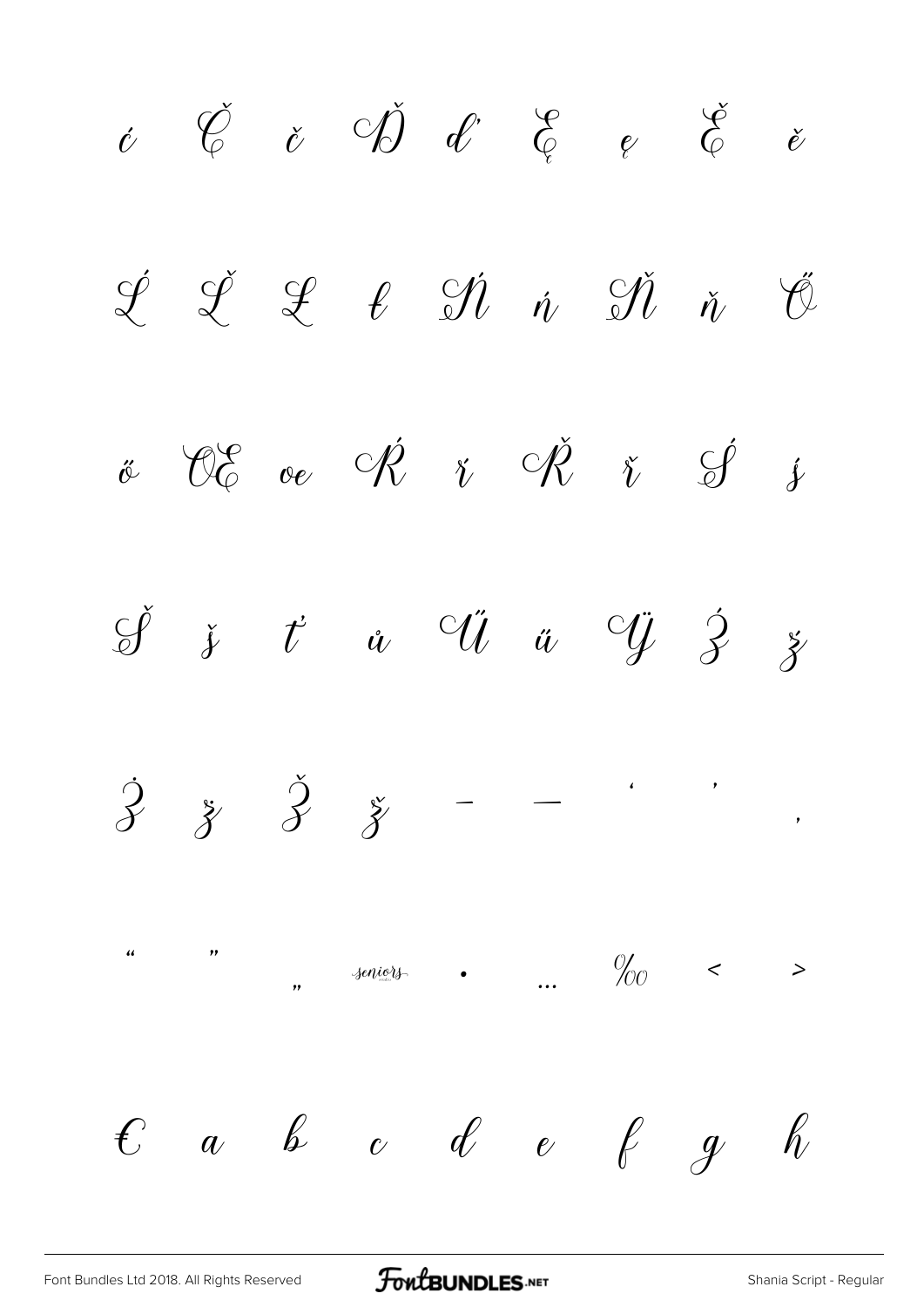$i$   $j$   $k$   $\ell$   $m$   $n$   $e$   $p$   $q$  $\begin{array}{ccccccccc} \nu & & \nu & & \nu & & w & w & \nu & & \gamma & \gamma \end{array}$  $\mathbb{C}_q$  and  $\mathbb{C}_b$  for  $\mathbb{C}_c$  on  $\mathbb{C}_d$  of  $d$  and  $\mathbb{C}_e$  $\mathscr{C}$  of fact yga chhacina Ejje Ekke Elle EmmerEn  $n\infty$  coos copps copps co $\sqrt[n]{2}$ Es sa Et ta Eu va Evera Eu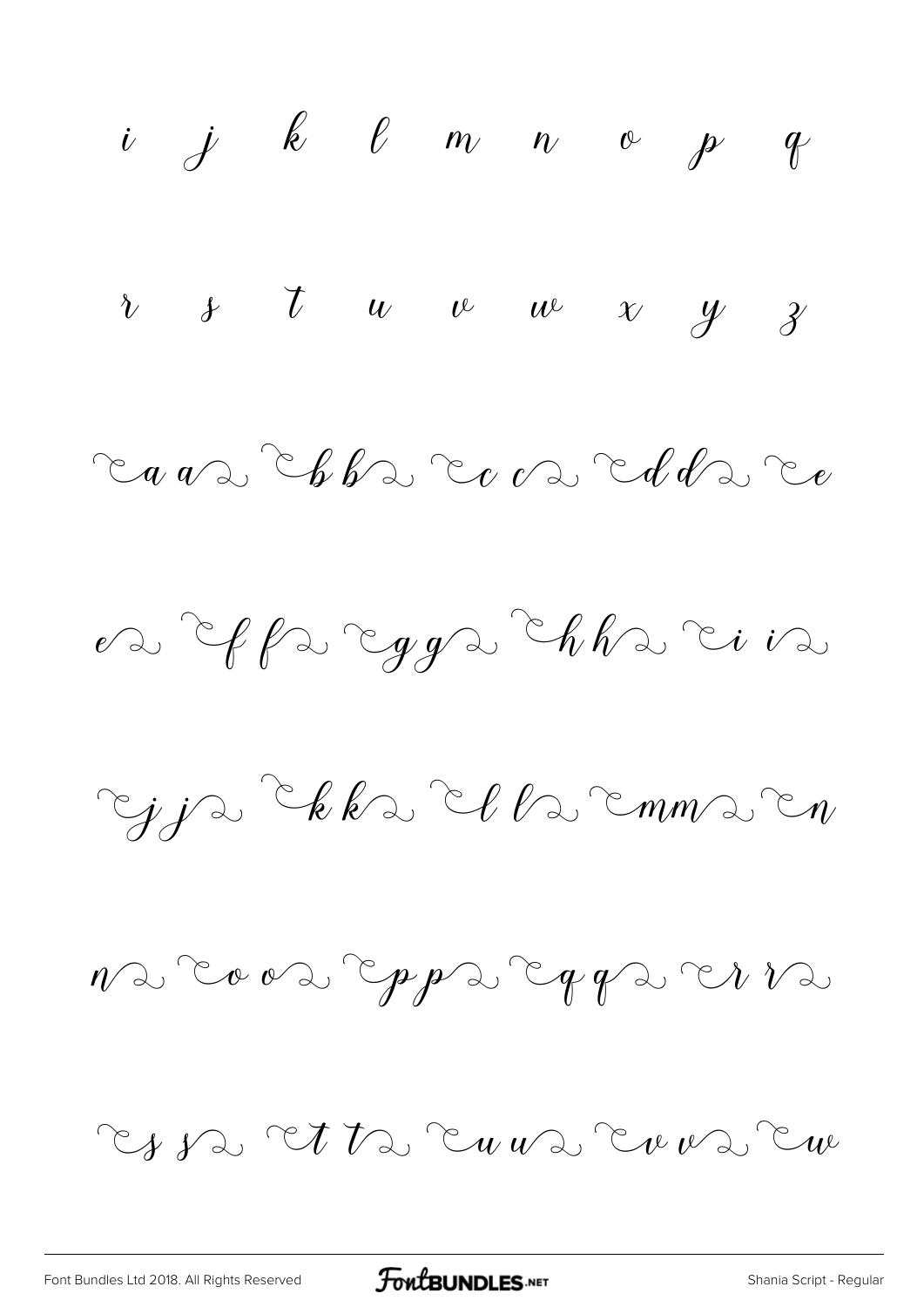$uv$  d'Exvangyvangza a a

 

[Font Bundles Ltd 2018. All Rights Reserved](https://fontbundles.net/) **FoutBUNDLES.NET** [Shania Script - Regular](https://fontbundles.net/)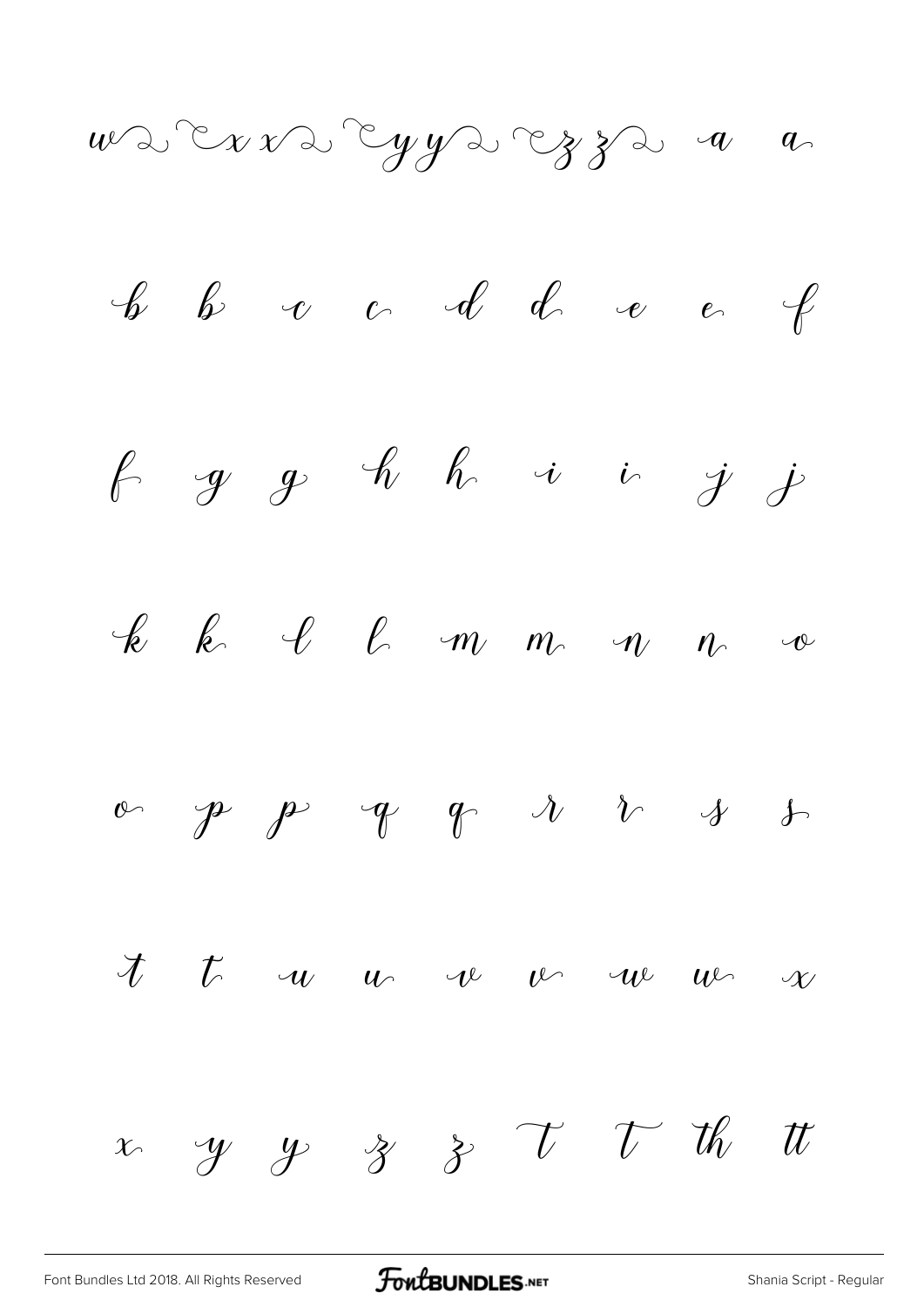ee ss cc ir el tl ax zy B  $\mathcal{D}$   $\mathcal{D}$   $\mathcal{R}$  or  $\hbar$   $\mathcal{P}$   $\hbar$   $q$   $q$  $\begin{array}{ccccccccc} &\mathcal{C} &\mathcal{C} &\mathcal{C} &\mathcal{C} &\mathcal{C} &\mathcal{C} &\mathcal{C} &\mathcal{C}\end{array}$  $df$  if if  $f$  if  $g$  of  $h$  by  $\neg\!k$   $\neg\!k$   $\neg\!k$   $\neg\!k$   $\neg\!k$   $\neg\!k$  $\begin{array}{cccccccccc} \mathcal{C} & \mathcal{C} & \mathcal{C} & \mathcal{C} & \mathcal{C} & \mathcal{C} & \mathcal{C} & \mathcal{C} & \mathcal{C} & \mathcal{C} & \mathcal{C} & \mathcal{C} & \mathcal{C} & \mathcal{C} & \mathcal{C} & \mathcal{C} & \mathcal{C} & \mathcal{C} & \mathcal{C} & \mathcal{C} & \mathcal{C} & \mathcal{C} & \mathcal{C} & \mathcal{C} & \mathcal{C} & \mathcal{C} & \mathcal{C} & \mathcal{C} & \mathcal{C} & \mathcal{C} & \$  $n_{\epsilon}$ ,  $n_{\epsilon}$  ,  $p_{\epsilon}$  ,  $p_{\epsilon}$  ,  $q_{\epsilon}$  ,  $i$ 

[Font Bundles Ltd 2018. All Rights Reserved](https://fontbundles.net/) **FoutBUNDLES.NET** [Shania Script - Regular](https://fontbundles.net/)